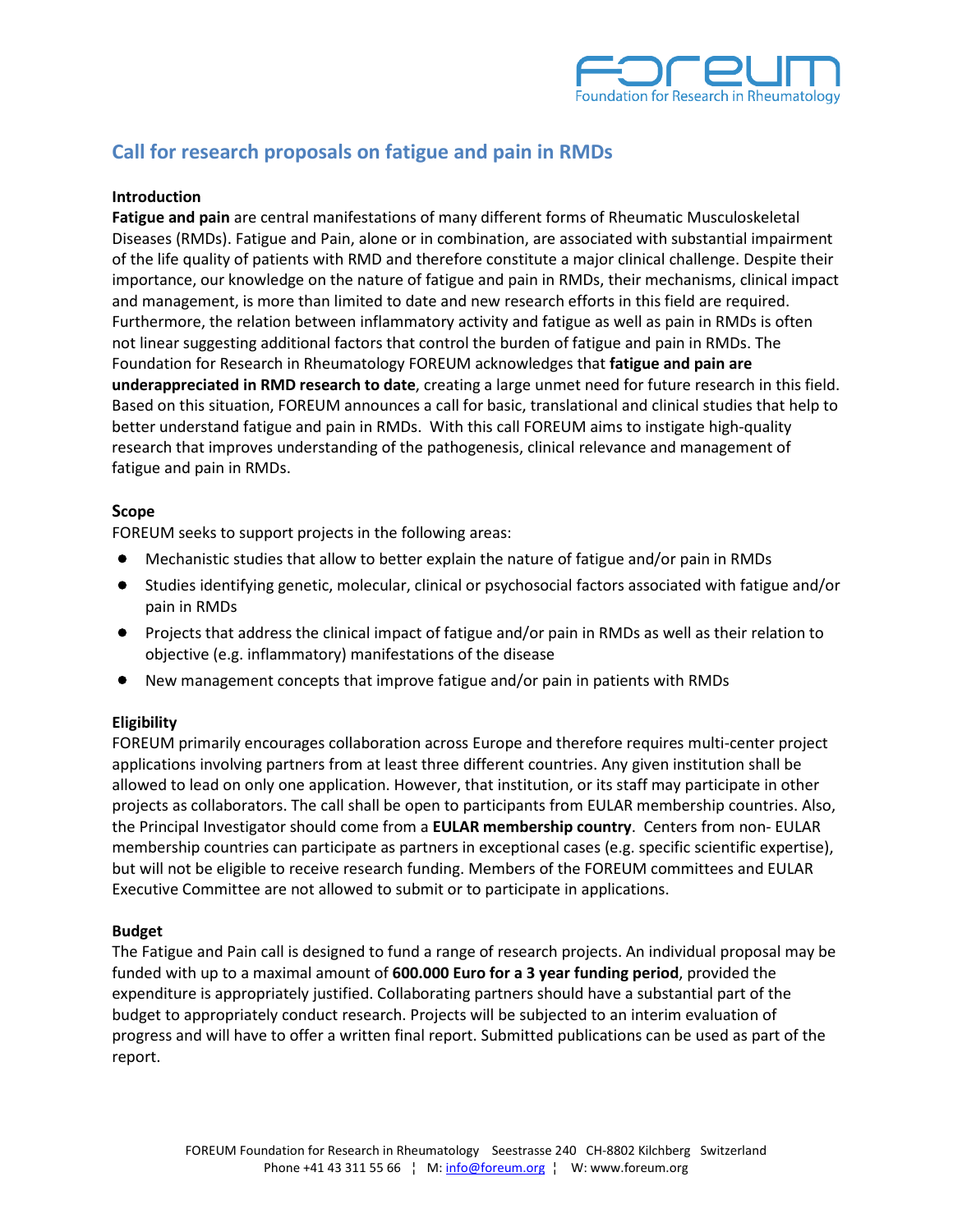

## **How to apply**

Applications should be made electronically (email to [info@foreum.org](mailto:info@foreum.org)). Necessary application forms can be downloaded a[t www.foreum.org.](http://www.foreum.org/web/foreum_wcms.nsf/vwAllByKey/media%7Cen)

## **Letter of intent**

All applicants considering submission of a proposal are invited to send a short 'scientific letter of intent' by 26 April 2020 to FOREUM (email t[o info@foreum.org\)](file://eulardc1/eular/FOREUM%20Research%20Foundation/Project%20Calls/2014%20Call%20for%20Proposals/SLE%202014/info@foreum.org) accompanied by a 'lay (non-scientific language for the general public) summary letter of intent', for review by patients. The structure and required content of the letter of intent are described in the 'Letter of intent template' available from [www.foreum.org.](http://www.foreum.org/). Letters of intent should not only include information on the study question and its novelty, but also the agreement of the participating centers to collaborate in data analyses or to provide aggregated or raw data in line with national regulations and their governing boards.

Letters of intent will be assessed by members of the FOREUM Scientific Committee. Applications deemed meritorious of full application will be selected on a competitive basis. Please note that the lay summary is a critical part of our evaluation as the views of people with RMDs are central in our decision making process. The Secretariat will respond by 1 July 2020 as to whether the proposal meets the scope, priority and requirements of the call such that a full application will be invited.

## **Full project proposal**

Selected applicants will be invited to submit a full proposal; they will be sent the full project proposal template. To facilitate review by patients, additionally a lay (non-scientific language for the general public) summary must also be completed at this stage. Both forms will be provided to applicants invited to submit a full proposal. Full research proposals must be submitted electronically by 25 October to the FOREUM Secretariat.

## **Participation of patient research partners**

Participation of patient research partners is strongly recommended for clinical research projects and should be considered for all other research projects to provide experiential knowledge, with the aim of improving the relevance, quality and validity of the research process. For more information, please read the material on [http://www.eular.org/pare\\_patient\\_research\\_partners.cfm](http://www.eular.org/pare_patient_research_partners.cfm)

## **Evaluation and decision**

The proposals will be independently peer-reviewed to evaluate their feasibility, novelty, design, relevance, and potential impact relative to the subject matter of the call. In addition, the involvement of patient-related research partners will be evaluated. Based on this peer review, the FOREUM Scientific Committee will make a funding recommendation to the FOREUM Executive Committee, which will make funding decisions in January 2021. Final decisions will be communicated by the FOREUM Secretariat by February 2021.

## **Ethical aspects**

FOREUM expects a high standard in the conduct of research it funds. For researchers this includes scientific integrity and adherence to the principles of good research practice. Patients subjected to investigation shall be included with due adherence to the declaration of Helsinki. Declaration of Interest forms will be completed by all successful applicants.